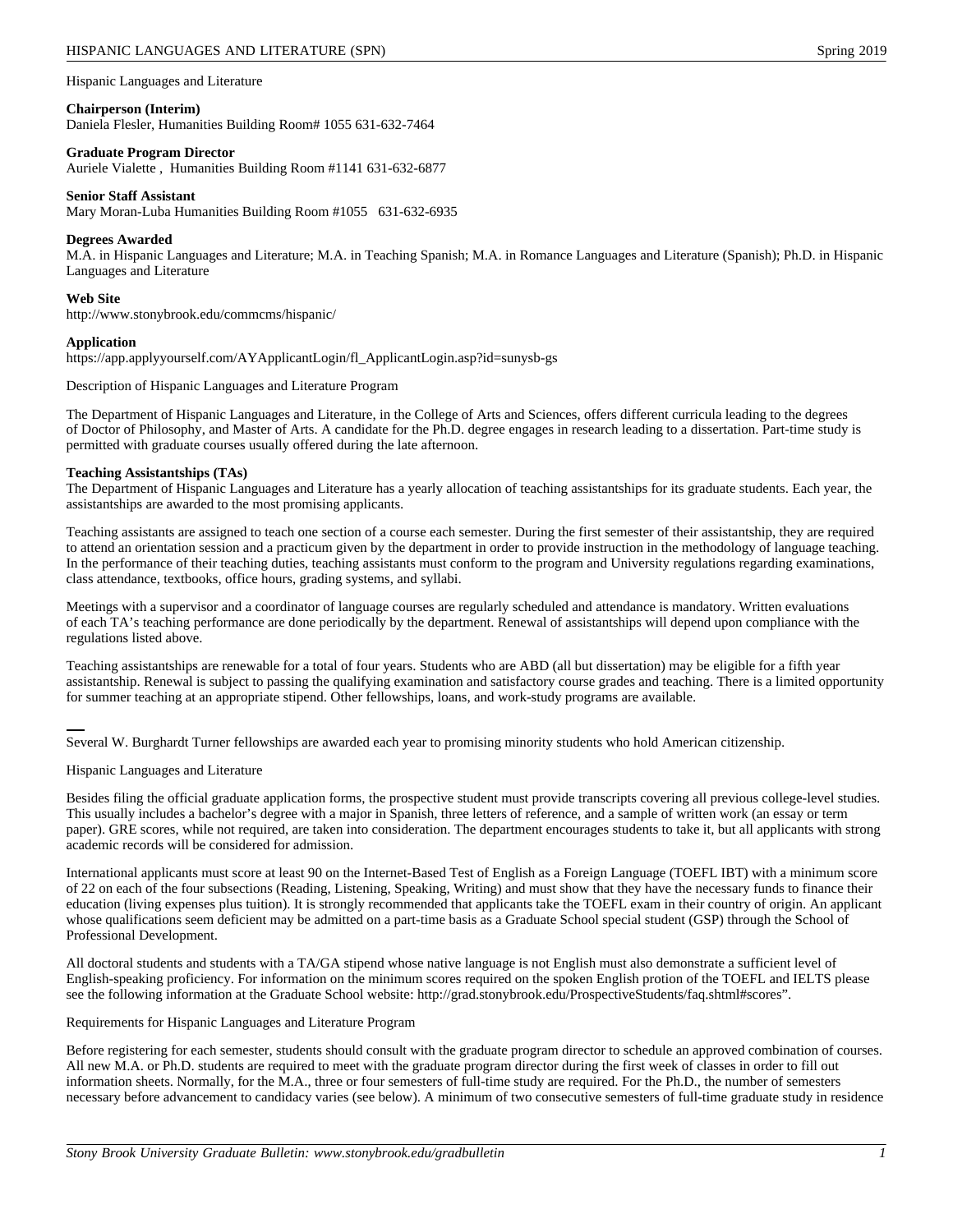is required for the Ph.D. It is recommended that the number of Independent Studies not exceed two. However, this is determined on an individual level.

Undergraduate courses may also be considered as part of a full-time course load, but do not count toward a graduate degree. Since a tuition waiver does not cover undergraduate courses, students must pay for such courses. Graduate reading proficiency courses (FRN 500, ITL 500, POR 500) fulfill the language requirement and count toward a full-time course load but not toward a graduate degree. According to University requirements, a minimum of a B average must be maintained in all graduate coursework. After taking the practicum (SPN 691), students may choose to enroll in SPN 693 as part of a required 12-credit load until they reach the point where their full-time credit load is nine credits. Equivalent courses taken at other universities may be certified as fulfilling specific required courses in this department, but only six graduate course credits of any kind may be transferred.

## M.A. in Hispanic Languages and Literature

The curriculum leading to the Master of Arts degree may be terminal or may be combined with Doctor of Philosophy program. In addition to proficiency in Spanish and English, reading knowledge in a third language is required. There is a general requirement of 36 graduate credit hours. At least 30 of these credits must consist of the following courses: (1) a minimum of one course in linguistics, (2) SPN 691, Practicum in the Teaching of Spanish Language, (3) SPN 509, Literary Theory (or another theory course), (4) a minimum of two courses in Peninsular literature at the 500 level, and (5) a minimum of two courses in Latin American literature at the 500 level.

After completion of 30 graduate credit hours, a student must either take a basic comprehensive examination or complete a thesis/project. Each of these options is equivalent to six graduate credit hours. Students working on a part-time basis should complete all requirements within five years after their first regular graduate registration.

The M.A. comprehensive examination is based on a reading list consisting of 75 titles: 50 in the field of major emphasis (Spanish Peninsular or Spanish-American) and 25 in the minor field. The student, with the advice of the graduate program director, will choose three members of the graduate faculty to form the examining committee, with one of them to act as chairperson. The examination consists of five hours of written work: three on the field of major emphasis and two on the minor field.

The M.A. thesis is written under the supervision of a member of the graduate faculty with the advice of a second reader.

The M.A. thesis does not require an oral defense. The recommended length for an M.A. thesis is between 70 and 100 pages, including notes and bibliography. Regulations regarding the writing of the M.A. thesis are the same as those applicable to the Ph.D. dissertation. These regulations are contained in the *Guide to the Preparation of Theses and Dissertations*, available on the Graduate School Web site.

M.A. in Hispanic Languages and Literature with a Concentration in Hispanic Linguistics

Students must complete 36 credits, consisting of (1) at least 30 credits of coursework (see list of required courses); (2) a comprehensive examination (three credits); and (3) either a research project and report (three credits) or an additional three credits of coursework. Students must demonstrate proficiency in English, Spanish, and another language and must achieve a grade point average of B or higher in all graduate courses taken. The student's program must be arranged in consultation with the Graduate Director.

## **Required Courses**

A. LIN 530 Introduction to Linguistics, LIN 522 Phonetics, LIN 521 Syntax or LIN 527 Structure of English, an additional course in linguistics

B. SPN 583 Contrastive Phonology, SPN 503 Semantics of Spanish Grammar or SPN 504 Contrastive Analysis, SPN 501 History of the Spanish Language, SPN 505 Spanish Dialectology and Sociolinguistics

C. SPN 512 Medieval Spanish Literature

## M.A. in Romance Languages

The M.A. in Romance Languages is offered for students who wish to follow a traditional M.A. Program with the intention of possibly proceeding toward further study on the Ph.D. level. Its flexibility allows students to design a curriculum that includes studies in literature, linguistics, or cultural studies in a combination of two Romance languages. This M.A. gives the students a choice of writing a Master's Thesis or passing a Comprehensive Examination to qualify for the degree. For further information contact the Department of European Languages.

## M.A. in Teaching Spanish

The Master of Arts in Teaching Spanish is offered in conjunction with the School of Professional Development (SPD), and the Professional Education Program (PEP). This degree is designed as a course of study leading to New York State certification for teaching Spanish in secondary schools, grades 7-12. The M.A.T. normally entails a minimum of three semesters of study including courses on literature, linguistics and culture, professional education courses, and a supervised student teaching experience. In order to be eligible for admission to the M.A.T. in Spanish program, students must have completed an academic major in Spanish or its equivalent with a minimum cumulative GPA of 3.0 overall in a bachelor's degree program.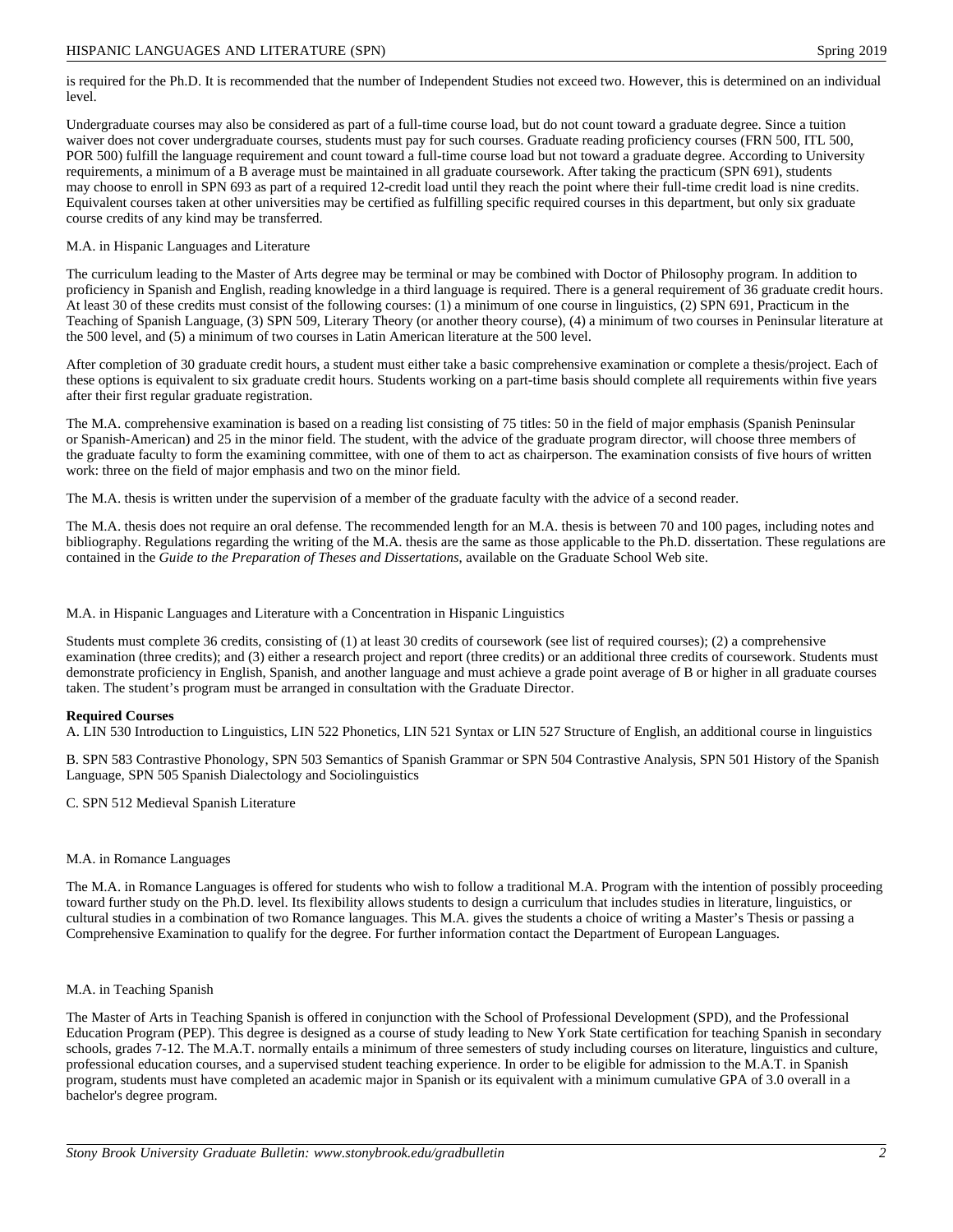The program consists of 44 required credits of course work: a minimum of 29 credits of education course work and 15 credits in the Spanish content area. Students select their five Spanish content area courses in consultation with the Graduate Director. Teacher candidates are also required to participate in 100 hours of field experience prior to their student teaching placement. A full description of the education courses and field experience may be found in this bulletin under the School of Professional Development.

## Doctor of Philosophy

The Ph.D. degree is the highest teaching and research degree offered by the University. The Ph.D. prepares the recipient for an academic career at the level of the four-year College and/or research university, or for other careers in humanistic study, research, and writing. The entering graduate student who is considering working toward a Ph.D. should immediately consult with the graduate director to plan a broad program of reading and coursework in all areas offered by the department.

The total number of required credits for the Ph.D. degree is usually 48 (16 courses). These 16 courses include the 12 general requirements specified below and 4 courses of the student's choosing. Each student is also required to take at least one graduate-level course outside of the department (this course may, upon consultation with the graduate program director, be used to satisfy one of the general requirements). While this sets a general standard for Ph.D. coursework, each student's actual plan of study will continue to be developed on an individual basis. The exact number and type of required courses will be determined based on the student's transcript and performance during his or her first semester(s) at Stony Brook. For example, exemptions from particular subareas may be granted depending on the student's prior study, while in cases of lessthan-adequate preparation in any period of Peninsular or Latin American literature (which will vary in the cases of students coming from Spanish, Latin American, or North American universities) the student will be required to take additional coursework.

## **Required Courses**

A. Unless exempted, teaching assistants are required to take SPN691, Practicum in the Teaching of Spanish Language.

B. Theory/Applied Theory (a minimum of three courses), SPN 609 Literary Theory, Applied Theory (two courses)

Note: Courses qualify as applied theory if approximately 50 percent of the course material is drawn from critical and/or theoretical texts.

C. General Literary Corpus (6 courses)

Note: A minimum of one course from each subarea to be tested in the comprehensive examination. Courses from area B (above) may be included, depending on content, but no one course may be used to satisfy both requirements B and C.

D. Special Field (2 seminars)

These courses may be taken as independent studies, but generally only after the student has fulfilled requirements A, B, and C. The goal of these courses is to prepare papers for presentation and publication that may also serve as the basis for part of the thesis.

Sample of a four-year study plan for the Ph.D.:

1st year: Fall, 12 credits (including SPN 691); Spring, 12 credits (including SPN 693)

2nd year: Fall, 9 credits; Spring, 9 credits

3rd year: Fall, 6 credits; Spring, comprehensive exam

4th year: Fall and Spring, thesis

## **Language Requirements**

In addition to proficiency in Spanish and English, the Ph.D. student must demonstrate a reading knowledge of two languages among French, Latin, Portuguese, Italian, German, Galician, Catalan, Basque and another language if related to the field chosen for the dissertation. The student is urged to demonstrate a reading knowledge of this language by the beginning of his or her second year of full-time study; he or she is required to fulfill both language requirements prior to being advanced to candidacy. A language requirement may be fulfilled by (1) passing the Princeton Graduate School Foreign Language Test (GSFLT), (2) successful completion (grade of B or higher) of a graduate reading course or regular graduate course in the foreign language, or (3) passing a special reading examination administered under the supervision of the Department of Hispanic Languages and Literature. If option three is chosen, the student should consult with the graduate program director, who, along with the department chairperson, will designate an appropriate examiner. Texts will be assigned for the examination, during which a dictionary may be used for the translation of sight passages.

## **Qualifying Examination**

The qualifying examination is an instrument designed to give the entire faculty of the department an opportunity to evaluate the student's academic abilities and promise. The exam seeks to assess the student's sensitivity to literature, capacity to deal critically with the text, and ability to express him- or herself cogently. Elaborate bibliographical information regarding the texts, while not discouraged, is not required.

The qualifying examination is only offered once a year, at the beginning of the Fall semester. Students who wish to be confirmed as Ph.D. students must take and pass the qualifying examination (1) at the beginning of their third semester if they enter the program with a BA or MA in Spanish in the Fall; (2) at the beginning of their fourth semester if they enter with a BA in the Spring; (3) at the beginning of their second semester if they enter with and M.A. or its equivalent in the Spring.

The department selects six texts and submits the list to the student not later than four months before the exam. It consists of (1) six hours of written work; the student answers four of six questions, omitting the one that he or she has selected for the oral presentation, each response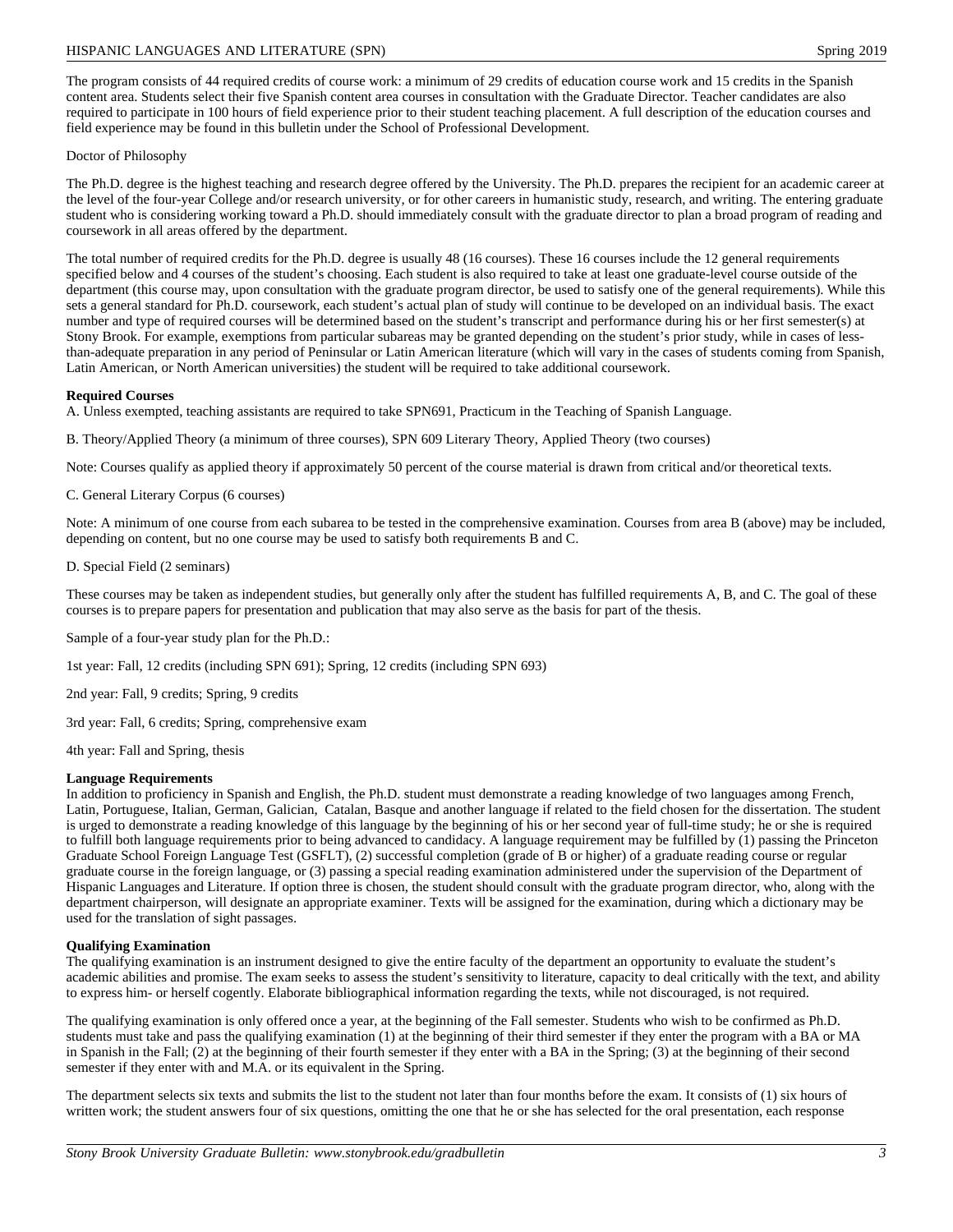is expected to be a minimum of four typed, double spaced pages, at least two of the responses must be written in Spanish, and (2) an oral presentation of some 20 minutes on the selected text; notes may be used, but the student should not read from a text. The oral presentation must be given in Spanish. Following the presentation, the faculty will ask questions.

Students who pass the qualifying exam are automatically admitted to the Ph.D. program. Students who do not pass the exam will be allowed to finish their master's degree but will not be permitted to advance to the Ph.D. program. Students are informed of the results of the exam only after all students have finished the oral portion of the exam. Traditionally, the chairperson or the graduate program director informs students privately about the exam results, and later meets with each student in order to discuss the results.

# **Procedure for Renewing Teaching Assistantships**

All teaching assistants (M.A., Ph.D.) are evaluated by the department as a whole to determine whether their teaching assistantships will be continued during the second year. This evaluation will be conducted according to the following criteria, which include but go beyond the strict grade point average: (1) previous intellectual experience, both general and in the area of Hispanism: breadth of courses taken in related fields, and other features that can help to determine the quality of each student. If the recent experience (i.e., the work done while at Stony Brook) is significantly better or worse than the student's previous experience, this shall be taken into consideration; (2) serious research capacity of each student as demonstrated by papers written for courses; (3) theoretical capacity of each student, as demonstrated by papers written for courses; (4) writing and speaking ability in the Spanish language; and (5) quality of each student as a teaching assistant.

The graduate committee receives evaluations from each faculty member who has worked with the student. The committee may also reread term papers written for courses. Students holding Incompletes will inevitably find themselves at a disadvantage in the process of evaluation.

Third and fourth year support for all students will be automatic provided that students remain in good academic standing and have received adequate written reviews of their teaching.

# **Comprehensive Examination**

During their fifth semester in the PhD program, all full-time graduate students will select a Comprehensive Exam committee of three faculty members from the department. By the sixth week of the fifth semester, these students must file a Comprehensive Exam Committee Form with the Director of Graduate Studies. This form will contain the names and signatures of the faculty who have agreed to serve on the student's Comprehensive Exam Committee. The student's dissertation advisor must be among the members in this exam committee. Once the Comprehensive Exam Committee Form has been submitted, any changes to this committee must be approved by the Director of Graduate Studies.

# Scope and timing of the Exam

During the sixth semester in the program all full-time doctoral students take the Comprehensive Examination. In close consultation with the members of their Comprehensive Exam Committee the student will define four thematic text-clusters. Each of these text-clusters will explore a specific topic, genre, debate, problematic, or issue within a research area in our discipline and/or its connections to other academic fields. The preparation of these text-clusters is an exercise designed to develop each student's specific research interests and serve as preparation work towards their dissertation. The exam should also be considered a fundamental step in the preparation of a teaching portfolio for the student. Thus each cluster will also contain the main thematic threads to develop a proto-syllabus for a course. The text-clusters will be organized according to the following guidelines:

1) The primary specialization cluster will focus on the main area of concern for the student's dissertation research. This cluster will consist of no fewer than 20 items between primary sources, theory, and criticism.

2) Each of the three secondary clusters will consist of no fewer than 10 primary and 4 theoretical and critical texts.

3) Both the primary and each of the secondary clusters must include an introduction (of at least one page and a maximum of two pages) articulating the main critical issues addressed in it. This introduction must also explain why the student has selected a particular combination of areas, genres, theories, and periods.

4) Each of the four clusters must also contain a set of at least three questions that invite reflection on the central issues and approaches proposed in the cluster.

# Cluster preparation:

The primary texts in each of the four clusters can include literature, film, art, and other cultural objects or practices. The theoretical and critical bibliography should be selected with relevance to the topic. Creative thinking about sources is encouraged: "literary" texts can be used as "secondary" sources to think about a topic (for example, Borges's short story "Pierre Menard" for a topic related to issues of reading and interpretation, the Historia verdadera de la conquista de Nueva España as performed theory debating, for example, the links between legal, testimonial, and fictional writing). Correspondingly, theoretical texts can be used as primary texts (for example, in a cluster about film studies in the Hispanic world, or La ciudad letrada as a post-chronicle).

Clusters may be based on one literary genre and/or geographical/temporal area of study (e.g., "Novels of the Spanish Civil War," Modernista poetry) but multi-genre/ transnational/ transatlantic/ transhistorical approaches and connections are required in at least 2 of the 4 clusters (for example, "Post-dictatorship transatlantic texts", which could include novels, films, art, and legal writing from Argentina, Chile, Brazil, Spain and/ or other countries in addition to sites such as museums, monuments, "lugares de la memoria", etc.).

Text-clusters should engage with the geographic and temporal breadth of Latin American/Iberian/Latino cultures: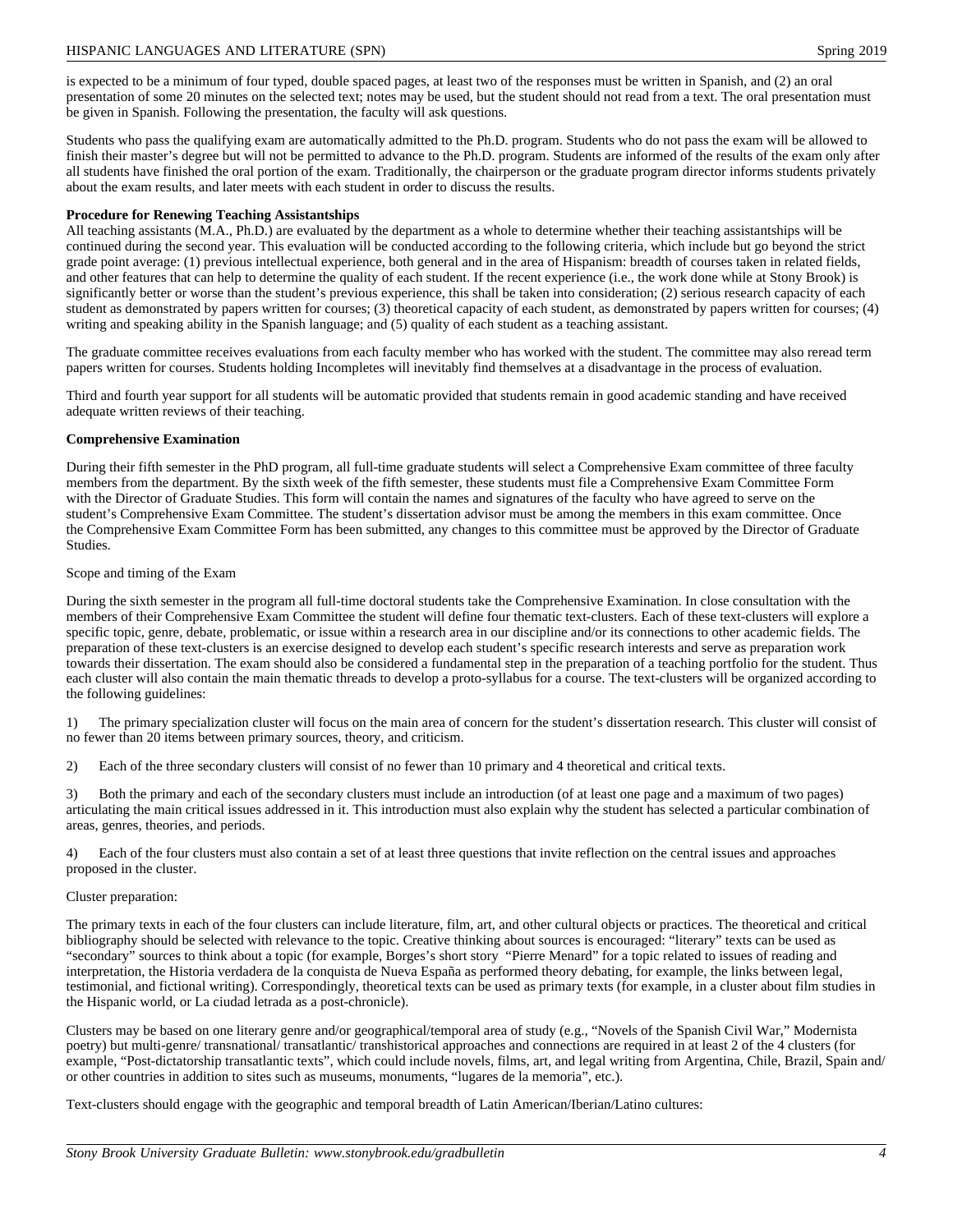· Every cluster should include a mix of canonical and non-canonical texts.

· If the primary thematic focus of the clusters is on modern and contemporary issues, at least two of the clusters should also include pre-modern or early-modern works, and vice-versa. This aspect can be addressed in a trans-historical manner, showing connections between pre-modern and modern/contemporary issues.

· If the primary thematic focus of the clusters is on Latin America, at least two of them should also include a comparative Iberian aspect, and vice-versa.

The oral exam:

The date for the exam should be agreed on with the Committee at least one month prior. Two weeks before the exam, the student will hand in a final draft of her or his four text-clusters to the Comprehensive Exam Committee. The exam will consist of a 10-minute presentation of the primary cluster and a five-minute presentation for each of the three secondary clusters. Each presentation will be followed by 30 minutes of questions and suggestions from the faculty on the Exam Committee. The primary cluster presentation should describe the underlying rationale connecting the four clusters, foregrounding the disciplinary, interdisciplinary and theoretical dimensions of the student's research. All the presentations should address the issues that provide coherence for the cluster, describe the main issues at work in the texts, the way the existing critical/theoretical bibliography addresses these issues, and formulate questions that need to be explored within that topic and those texts. The Exam will be conducted in Spanish and English. Upon successful completion of the exam and the approval of the dissertation proposal students will be granted ABD status.

#### **Dissertation Proposal**

Following successful completion of their Comprehensive Examination, students will work closely with the Dissertation Advisor (and other members of their Dissertation Committee as appropriate) on completing their dissertation proposal. The Advisor will approve the final draft, which will then be submitted to the full committee for approval. The deadline for submission is a month after having passed the Comprehensive Examination. The Dissertation Committee will then move to approve the proposal or to suggest modifications and enhancements. After the approval of the dissertation proposal students will be granted ABD status.

The proposal should be composed of three parts: (1) an introduction and description of the project consisting of approximately 15-20 pages commenting on the methodology, relevance to the field (2); an overview of each of the proposed chapters; (3) a detailed but selected bibliography of primary and critical sources. A copy of the proposal containing the signatures of the dissertation committee should also be forwarded to the Director of Graduate Studies.

#### **Dissertation Committee**

The student forms a dissertation committee with the advice of the graduate program director. This committee reviews the prospectus, the open draft, and the final draft of the dissertation. There will normally be five members: a dissertation director, who will be the first reader; a second reader; and three others (one of whom must be from outside the department). The dissertation director and student will arrange a date and a time for the defense with the committee and will take care of all necessary paperwork. A faculty member other than the dissertation director will preside as chairperson at the oral defense.

## **Dissertation**

The initial draft of the dissertation is given first to the director of the dissertation (or the director and co-director as the case may be). After the approval of the director(s), each member of the dissertation committee should be provided with his or her own corrected draft of the dissertation and given at least one month to read it and make comments. The length of the dissertation should be a minimum of 225 pages, including notes and bibliography. One month prior to the defense, the candidate must submit the dissertation abstract to both the Graduate Director (who will approve it) and the Graduate School. The abstract is to be written in English and should not exceed 350 words. The abstract should consist of a short statement of the student's research, a brief exposition of the methods and procedures employed in gathering data, and a condensed summary of the dissertation's conclusion.

When the dissertation is nearing completion, the director of the dissertation and the student will jointly agree on a date for the defense. The candidate and/or the director will inform in writing the members of the defense committee, the graduate program director, and the graduate secretary of the defense date. Candidates should be aware that the department will not ordinarily reimburse outside readers for their travel to the defense or the cost of postage and other expenses related to the defense.

The defense will consist of two parts. The first part, lasting normally about 30 minutes, consists of an oral presentation of the dissertation. The public is welcome to this portion of the defense. Following the presentation, each member of the examining committee will have an opportunity to ask questions and make final suggestions regarding the dissertation. The candidate shall bring a final draft of the dissertation to the defense, not the final copy to be carried subsequently to the Graduate School, in case the committee suggests last minute changes. The candidate should also bring a draft of the dissertation abstract to the defense.

Following the dissertation period, the candidate and any others not on the dissertation committee will be asked to leave the room while deliberations are made. If all members agree to accept the dissertation, they will sign the final version of the sign-off sheet or signature sheet, which the candidate will bring to the defense (together with the appropriate pen, which must use black permanent ink). This document must also be shown to the graduate secretary of the department so that the "Clearance for Graduation" form may be typed and forwarded to the Graduate School.

All members of the department, including graduate students, should be notified at least four weeks prior to the date and time of the public defense.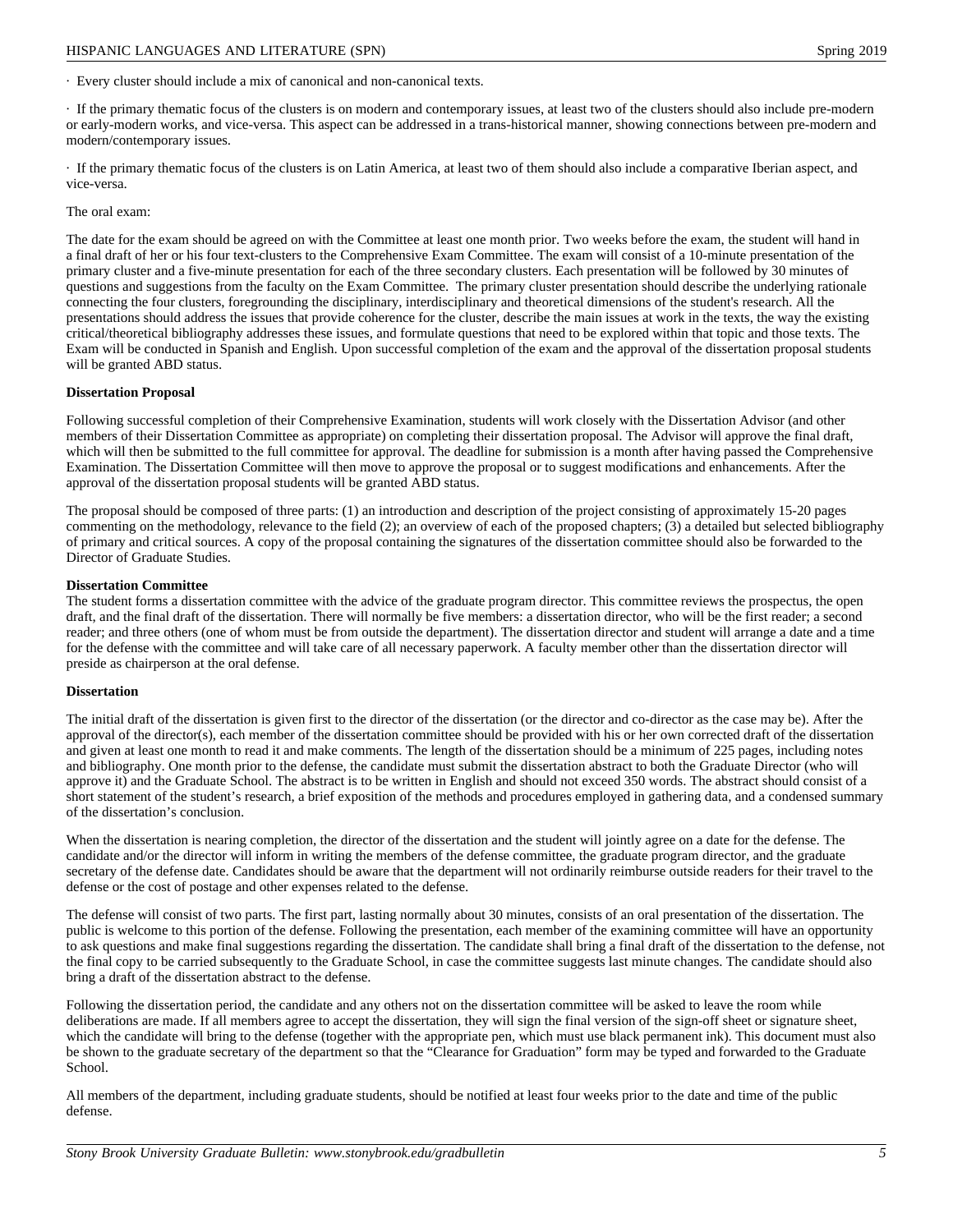#### **Sample Four-Year Study Timeline for PhD:**

1st year:

-1st Semester: 12 credits (including SPN 693)\*

-2nd Semester: 12 credits (including SPN 693)\*

2nd year:

-3rd Semester: 9 credits

-4th Semester: 9 credits

3rd year:

-5th Semester: 3 credits course work, 6 credits of preparation for comprehensive exam

- By the 6th week of 5th Semester: Comprehensive Exam Committee Form completed

-6th Semester: Comprehensive Examination. Student selects Dissertation Committee.

4th year: Dissertation

-Fourth week of 7th Semester: Proposal Submitted to Dissertation Committee.

\*12 credits for students entering with a B.A. or equivalent; 9 credits for students entering with an M.A. or equivalent. Students without M.A. take 693 during both semesters of their first year.

Faculty of Hispanic Languages and Literature Program

Professors

Roncero-López, Victoriano, Ph.D., 1988, University of Illinois, Champaign, 1987 Universidad Complutense de Madrid: 15th- to 17th-century literature of Spain, historiography, European humanism, modern theory.

Charnon-Deutsch, Lou<sup>1,3, 4</sup>, Emeritus Ph.D., 1978, University of Chicago: 18th- and 19th-century Peninsular literature, feminist theory, women writers.

De la Campa, Román, Emeritus, Ph.D., 1976 , University of Minnesota: Latin American and Caribbean literature, contemporary critical theory.

Read, Malcolm K., Emeritus, Ph.D., 1978, University of Wales: Sociology of literature, literary theory, marxism and psychoanalysis.

Lastra, Pedro, Emeritus, Ph.D., 1967, Universidad de Chile: Modern and contemporary Spanish-American literature.

Vasvari, Louise. Emeritus<sup>1</sup>, Ph.D., 1969, University of California, Berkeley: Medieval literature, translation theory; literature and linguistics, romance philology.

Associate Professors

Burgos-Lafuente, Lena5, Ph.D., 2011, New York University: Latin American and Caribbean literature, poetry, literary politics, Transatlantic literature.

Flesler, Daniela<sup>3</sup>, Ph.D., 2001, Tulane University: Contemporary Spanish literature, postcolonial theory, cultural studies.

Firbas, Paul <sup>5</sup>,Ph.D., 2001, PrincetonUniversity: Colonial Latin American Literature, Modernity in Perú, Textual Criticism.

Pérez-Melgosa, Adrián3, 4, 5, Ph.D.,1995, University of Rochester: Film and literature in the Americas, cultural studies, film studies.

McKenna, James B., Emeritus. Ph.D., 1965, Harvard University: 20th-century Hispanic culture and literature.

Vernon, Kathleen M.<sup>3, 4, 5</sup>, Ph.D., 1982, University of Chicago: 20th-century Spanish and Latin American literature, cinema and popular culture, gender and cultural studies.

Vialette, Aurelie, 6 Ph. D., University of California, Berkeley, 19th century Iberian Cultures, Working class Culture, Catalan Studies, Gender Studies, Transatlantic Studies (Mexico, the Philippines).

Assistant Professors

Pierce, Joseph M., Ph.D., University of Texas, Austin, 19<sup>th</sup> and early 20<sup>th</sup>-century Latin American literature, queer theory, kinship studies.

Uriarte, Javier, Ph.D. 2012, New York University: 19th century Latin American literature and culture; travel writing, war and state-sponsored violence.